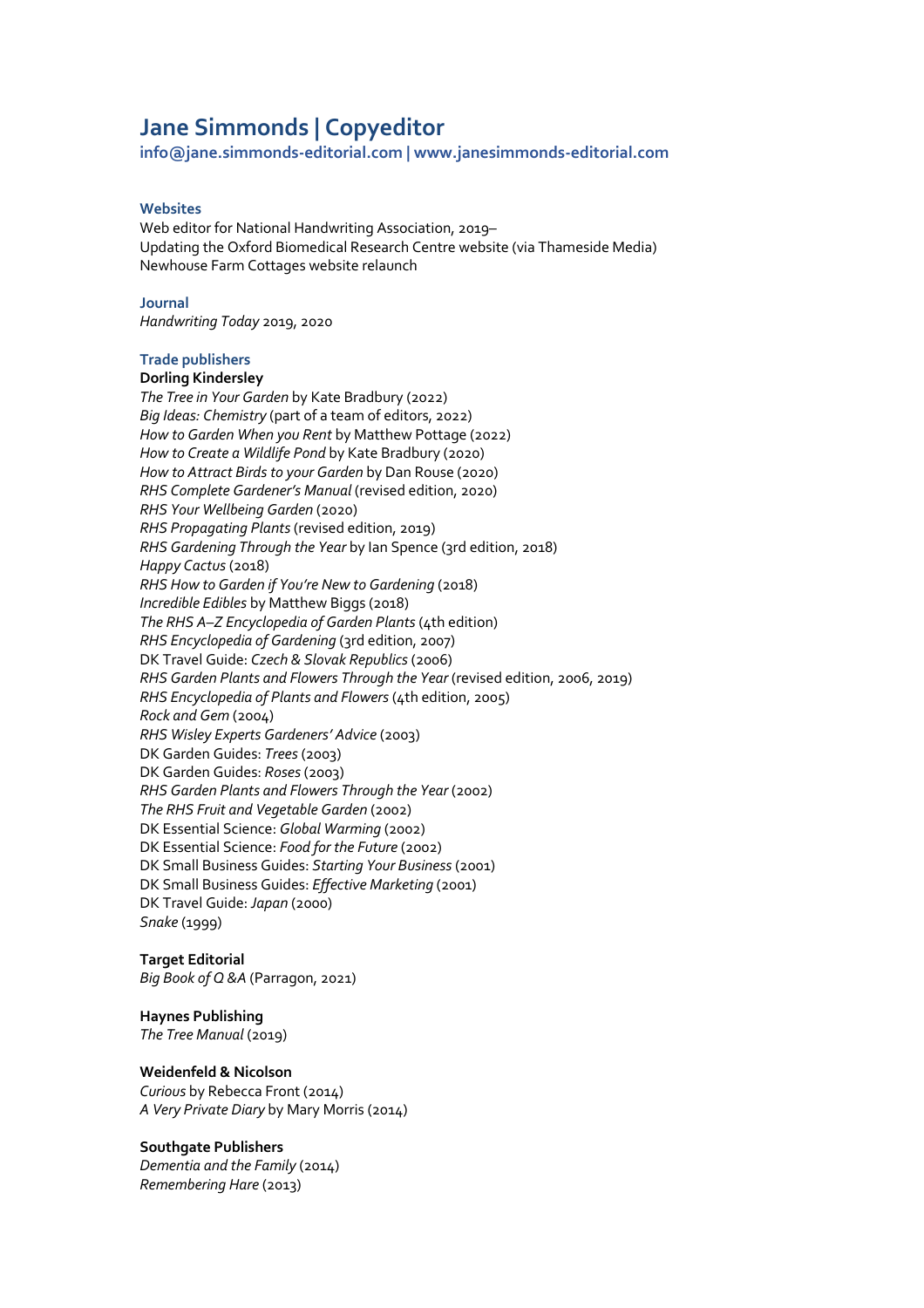*Saying Goodbye to Hare* (2012) *EPPa in Early Years Settings*(2012)

## **Quintessence**

*The Grace of the Cat* by Tamsin Pickeral (2013) 1001 series: *Wines, Gardens, Historic Sites, Buildings*(2007/2008)

## **HarperCollins**

*How to Do Just About Everything* (2003)

## **Kyle Cathie**

*The Complete Book of Vegetables, Herbs & Fruit* by Matthew Biggs, Jekka McVicar and Bob Flowerdew (2002)

## **David & Charles**

*The Photographic Portrait* (2003) *Photos with Impact* (2003) *Photographing Wild Birds*(2001) *The Photographer's Guide to Filters*(2001)

# **Insight Guides**

*Iceland* (1999)

**Conran Octopus** *Garden Crafts*(1999)

## **Biography/memoir/history, working directly with authors**

*Shall I Go? Or Shall I stay* by Anne Parry (2020) *The Henry Bagwell Story* by Margaret Rice (Secant Publishing, 2020) *A Guide to Living in Germany* by Katrina Taylor (2018) *Baltic Summers, Russian Winter* by Isabel Maxwell-Scott (Sealilt, 2017) *Growing Pains* by Gerald Manning (2017)

# **Academic publishers**

**Pelagic Press** *Amphibians of the Caribbean* (one of a team of editors, 2022)

# **Newgen/Out of House Publishing**

*The Pantomime Reader 1800-1900* by Jennifer Schacker and Daniel O'Quinn *The Translation Studies Reader* by Lawrence Venuti (Routledge, 2021) *Wayfinding and Autoethnography* by Fetaui Iosefo, Stacy Holman Jones, Anne Harris (Routledge, 2020) *The British Empire* by Philippa Levine (Routledge, 2020) *Choreographing Shakespeare* by Elizabeth Klett (Routledge, 2020) *Intelligent Music Production* by Joshua Reiss, Ryan Stables, Brecht de Man (Routledge, 2019) *Research Methods in Outdoor Studies* by Barbara Humberstone (Routledge, 2019) *Early Roman Expansion into Italy* by Nicola Terrenato (CUP, 2019) *Crossing the Virtual Divide* by Matthew Davis (ARC, 2018) *The Comprehension of Jokes* by Graeme Ritchie (Routledge, 2018) *Routledge Handbook of Language Awareness*(Routledge, 2018) *Antebellum American Pendant Paintings* by Wendy Ikemoto (Routledge, 2017) *Routledge Companion to International Children's Literature* (Routledge, 2017) *Unfolding the 'Comfort Women' Debates*(Palgrave Macmillan, 2015)

# **Swales and Willis**

*Physical Activity in Natural Settings* (Routledge, 2020)